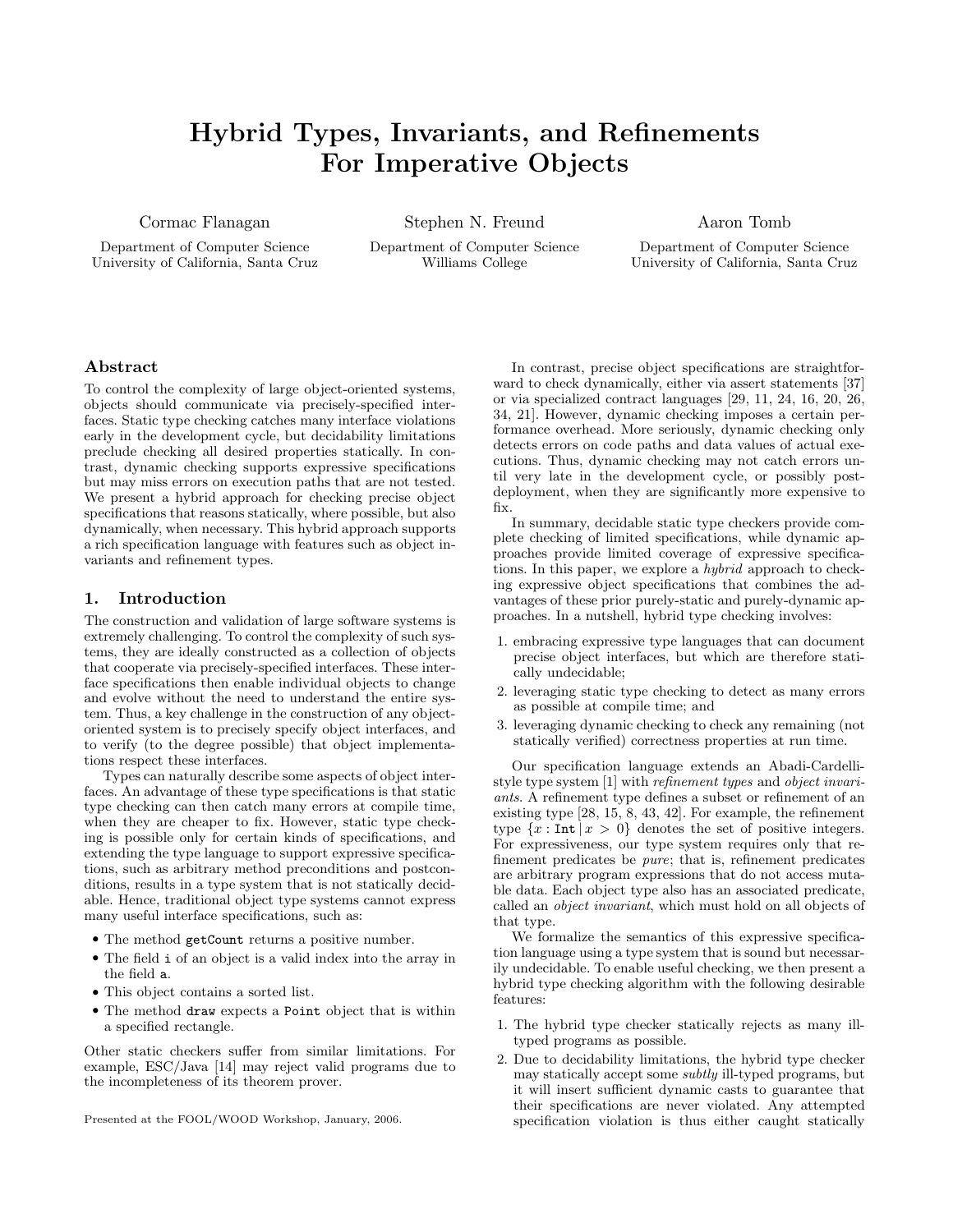(where possible) or via dynamic checks (where necessary).

3. The output of the hybrid type checker is always a welltyped program (and so, for example, type-directed optimizations are applicable).

In previous work, we explored this hybrid strategy in the simpler context of the pure functional lambda-calculus [12, 18]. To help verify large object-oriented systems, this paper extends these earlier ideas to a more interesting imperative language that supports objects (with both final and mutable methods, and imperative method update) and expressive object specifications (with object subtyping, refinement types, and object invariants).

This initial work studies hybrid type checking in the context of an idealized object language, but we hope that this work will serve as a foundation for exploring more complex object languages and type systems. Our long term goal is to apply hybrid type checking to realistic objectoriented programming languages, such as Java  $[17]$ ,  $C# [10]$ , or Objective CAML [35].

The presentation of our results proceeds as follows. The next section informally describes our object language and type system. Section 3 applies this type language to document some precise specifications. Section 4 and 5 formally describe the operational semantics and (undecidable) type system for this language. Section 6 presents our hybrid type checking algorithm, and Section 7 states the key correctness properties of our type system and compilation algorithm. Section 8 discusses related work, and Section 9 concludes.

# 2. The Hoop Language

We present our approach to hybrid checking of expressive object specifications in terms of Hoop, an idealized hybrid object-oriented programming language based on the calculi of Abadi and Cardelli [1]. The syntax of this language is shown in Figure 1.

## 2.1 Types

We begin with an overview of the type language, since it contains a number of features that are unusual in object type systems, such as dependent types, refinement types, and object invariants.

A base type  $B$  is either Bool, Int, or Unit. Since these base types are fairly coarse and cannot, for example, express integer subranges, we introduce refinement types such as  ${x : Int | x > 0}$ , which denotes the set of positive integers. More generally, the refinement type  $\{x : B | t\}$  denotes the set of values  $c$  of type  $B$  that satisfy the boolean predicate t, *i.e.*, for which the term  $t[x := c]$  evaluates to true. We use a base type  $B$  as an abbreviation for the refinement type  ${x:B | true}.$ 

Our refinement types are inspired by prior work on decidable refinement type systems [28, 15, 8, 43, 42] but are more expressive, which causes type checking to be undecidable. In particular, subtyping between two refinement types  ${x:B | t_1}$  and  ${x:B | t_2}$  reduces to checking implication between the corresponding (arbitrary) refinement predicates, which is clearly undecidable. These decidability difficulties are circumvented by our hybrid type checking algorithm.

An object type in our language has the form

$$
x:[l_i: f_i\cdot p_i\cdot (y:T_i\rightarrow T_i')\stackrel{i\in 1..n}{\ldots}].t
$$

<sup>i</sup>∈1..n].t

This type denotes an object containing  $n$  methods with distinct names  $l_{1..n}$ . (As usual, fields can be encoded as

|  | Figure 1: Syntax |
|--|------------------|
|  |                  |

| $s,t,u ::=$                                                       | Terms:               |
|-------------------------------------------------------------------|----------------------|
| $\boldsymbol{x}$                                                  | variable             |
| d.                                                                | object               |
| $\boldsymbol{v}$                                                  | value                |
| t.l(s)                                                            | select               |
| $t.l \Leftarrow \varsigma(x, y)u$                                 | update               |
| $\langle T \rangle t$                                             | cast                 |
| let $x = s$ in t as T                                             | binding              |
| $d ::=$                                                           | Objects:             |
| $x.[l_i(y) = t_i \binom{i \in 1n}{i}$ as T                        | object               |
| $v, w ::=$                                                        | <i>Values:</i>       |
| $\mathfrak{c}$                                                    | constant             |
| $\alpha$                                                          | object address       |
| a view $T$                                                        | object view          |
| $S,T,U ::=$                                                       | Types:               |
| ${x:B t}$                                                         | base refinement type |
| $x:[l_i : f_i \cdot p_i \cdot M_i \stackrel{i \in 1n}{\ldots}].t$ | object type          |
| $M, N ::=$                                                        | Method Types:        |
| $u:T_i\to T'_i$                                                   | method type          |
| $B ::=$ Unit   Bool   Int                                         | Base types:          |
| $f ::=$ final   mutable                                           | Final modifiers:     |
| $p ::=$ pure   impure                                             | Purity modifiers:    |

methods.) Each method  $l_i$  has the dependent type  $(y:T_i\rightarrow$  $T'_{i}$ ), meaning that it takes an argument of type  $T_{i}$ , and returns a result of type  $T_i'$ , where the formal parameter y may occur free in  $T_i'$ . We abbreviate  $(y: T_i \to T_i')$  by  $(T_i \rightarrow T'_i)$  if y does not occur free in  $T'_i$ . Since our type system contains dependent types that may refer to variables, each object type includes a binding for the self-reference variable  $x$  (often called this) that may be mentioned in method types. Each method  $l_i$  also has two method qualifiers  $f_i$  and  $p_i$ .

- The method qualifier  $f_i \in \{\text{final}, \text{mutable}\}\$ indicates whether the corresponding method can be updated. Object subtyping is invariant on mutable methods, and covariant on immutable (or final) methods.
- The method qualifier  $p_i \in \{pure, impure\}$  indicates whether the method  $l_i$  is *pure*. Specifically, an expression is pure if its evaluation never accesses  $(i.e.,$  invokes or updates) a mutable method. Purity qualifiers are ordered by pure  $\sqsubset$  impure, since it is safe to consider a pure method to be impure.

Each object type includes an *object invariant t*, which is a boolean predicate over the self-reference variable x. This object invariant is guaranteed to hold for any object of this type, and so cannot evaluate to false. To ensure that this guarantee holds in the presence of method updates, we require that every object invariant be pure. Similarly, refinement predicates must also be pure.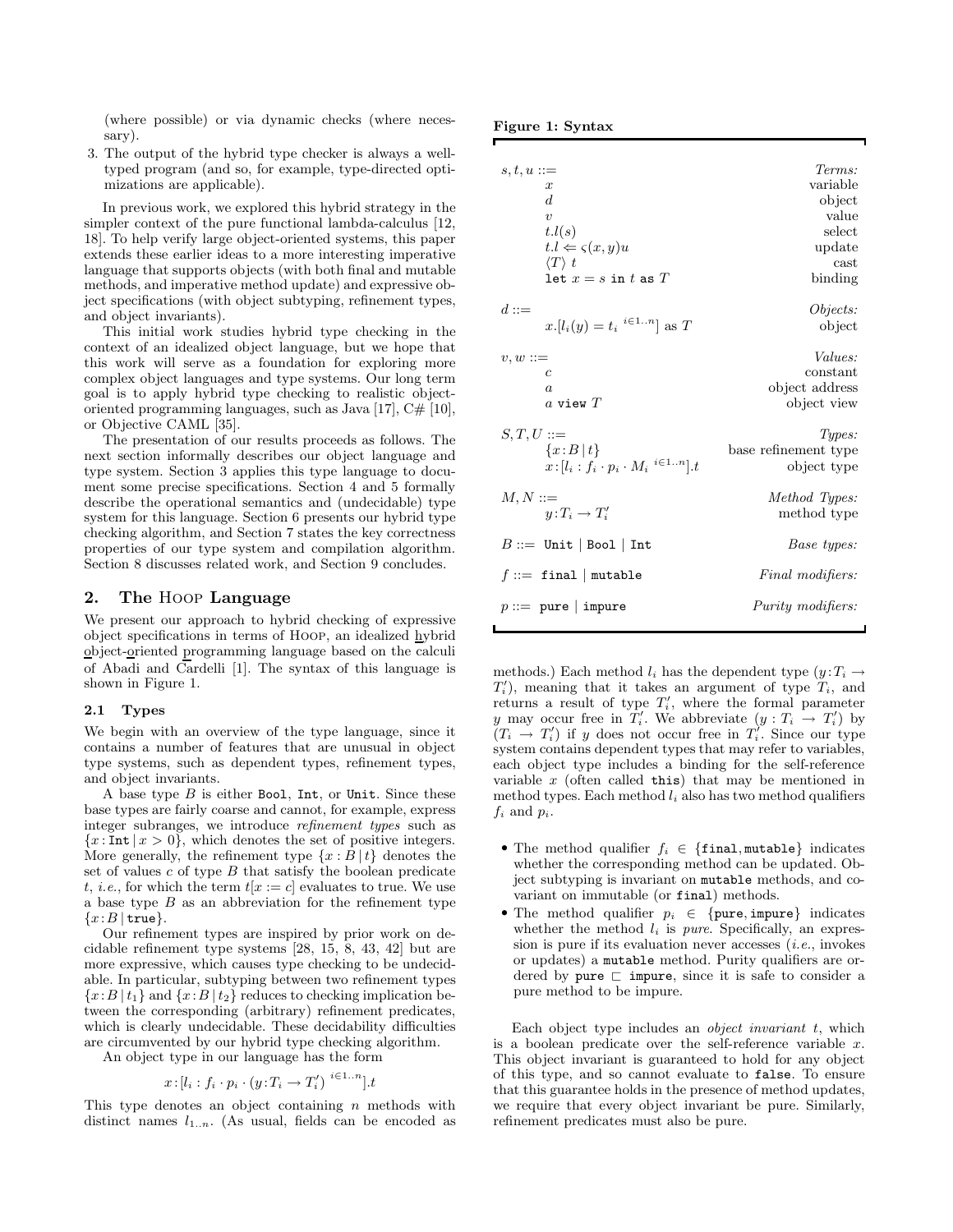## 2.2 Terms

Hoop source terms include variables, constants, objects, method invocation and update, casts, and let-expressions. An object d has the form

$$
x.[l_i(y) = t_i \ {}^{i \in 1..n}] \text{ as } T
$$

and consists of a collection of methods  $l_{1..n}$  with corresponding method bodies  $t_{1..n}$ , where x and y provide bindings for the self-reference variable and the formal parameter, respectively. Each object is annotated with an explicit type T.

Constants in Hoop include boolean and integer constants, as well as operations such as  $+$ ,  $\geq$ , and, and not. Although our examples use infix notation for primitive operations, Hoop internally represents these primitive operations as method invocations. A cast  $\langle T \rangle t$  dynamically converts (where possible) the value produced by  $t$  to type  $T$ , or else fails. For technical reasons, let bindings include an explicit type annotation.

Hoop also includes object addresses a and object views  $(a$  view T). These constructs are used to formalize the operational semantics of the language, and should not appear in source programs.

# 3. Examples

In this section, we illustrate our type language and hybrid type checking through several informal examples. For readability, we omit final and pure modifiers and assume methods are immutable and pure unless specified otherwise.

## 3.1 Refinement Types

We first introduce some useful refinements of Int:

\n
$$
\text{Pos} \quad \triangleq \quad \{z: \text{Int} \mid z > 0\}
$$
\n

\n\n $\text{Nat} \quad \triangleq \quad \{z: \text{Int} \mid z \geq 0\}$ \n

Since  $(z > 0) \Rightarrow (z \ge 0)$ , the expected subtype relation Pos  $\langle$ : Nat holds. Similarly, since  $(z > 0) \Rightarrow$  true, we also have that Nat <: Int.

Subtyping between refinement types is undecidable in general, and therefore so is type checking. For example, consider the method update:

$$
p.m \Leftarrow \varsigma(x,y)t
$$

where  $x$  and  $y$  provide bindings for the self-reference variable and formal parameter, respectively. Suppose the mutable method p.m has type Int  $\rightarrow$  Nat, and that the term t has type  $\{z : \text{Int} | z = y^2\}$ . To check if this method update is well-typed, the compiler needs to decide the subtype relation

$$
\{z\!:\!\text{Int}\,|\,z=y^2\} <: \text{Nat}
$$

which in turn reduces to deciding the validity of the implication:

$$
(z = y^2) \Rightarrow (z \ge 0)
$$

If the compiler can prove this implication, then  $t$  has type Nat (via subsumption), and so the method update is welltyped. Conversely, if the compiler can refute this implication, then t does not have type Nat, and the compiler can reject the program as ill-typed. (In this case, however, the implication is valid and so cannot be refuted.)

Due to the expressiveness of the Hoop type language, the compiler may encounter situations where its algorithms can neither prove nor refute such implications, and so the compiler cannot decide whether or not expressions are welltyped. A key design question is how the compiler should handle such situations. Optimistically accepting such programs means that type specifications cannot be trusted, since they may be violated at run time, which is clearly undesirable. Pessimistically rejecting such programs would cause the compiler to reject some well-typed programs, which seems too brittle for use in practice, since it would be difficult to predict which programs the compiler would accept.

Hybrid type checking handles such situations by provisionally accepting the program but inserting a cast that dynamically enforces the specification of  $p.m$ , yielding the compiled code:

$$
p.m \Leftarrow \varsigma(x, y) (\langle \text{Nat} \rangle t)
$$

This compiled code is well-typed, and it dynamically ensures that the specification of  $p.m$  is never violated, *i.e.*, the method p.m only returns natural numbers. This example illustrates how hybrid type checking enforces precise specifications, such as  $Int \rightarrow Nat$ , even if those specifications cannot be always verified statically. In comparison, a static type checker may be able to enforce only weaker specifications, such as  $Int \rightarrow Int$ .

## 3.2 Pairs

We next define an object pair containing two integers and a method that computes their sum. We assign pair a conventional type Pair:

pair 
$$
\triangleq
$$
 p.[ $a = 3, b = 5, sum( ) = p.a + p.b$ ] as Pair  
Pair  $\triangleq$  p:[ $a : Int, b : Int, sum : Unit \rightarrow Int$ ].true

Although Hoop does not directly support fields, we may encode a field of type T as a method of type Unit  $\rightarrow$  T. We abbreviate such a field type to simply  $T$  for readability. For  $sum$ , we use the parameter name to indicate that this value is not used in the method body.

Alternatively, we could use refinement types to specify that the second component of the pair is not less than the first:

$$
\text{OrderedPair} \quad \triangleq \quad p: \begin{bmatrix} a: \text{Int}, \\ b: \{z: \text{Int} \mid z \geq p.a\}, \\ sum: \text{Unit} \rightarrow \text{Int} \end{bmatrix}.
$$
 true

This type specifies that if the method b terminates, it must return an integer greater than p.a. Note that the predicate  $z > p.a$  must be *pure*. Our type system ensures that pure expressions cannot access mutable data. Without this restriction, a program could use subtyping to hide the field b and then break the predicate on  $b$  by modifying  $a$ . We permit covariant subtyping of immutable fields, meaning that

## OrderedPair <: Pair

An alternative definition of OrderedPair uses an object invariant to express the ordering relation between  $a$  and  $b$ :

$$
\texttt{OrderedPair}' \quad \triangleq \quad p \colon \!\!\! \begin{bmatrix} a:\texttt{Int},\\ b:\texttt{Int},\\sum:\texttt{Unit} \to \texttt{Int} \end{bmatrix} . (p.a \leq p.b)
$$

For any object  $p$  of this type OrderedPair', the object invariant  $(p.a \leq p.b)$  must never return false; it can only return true, or it may diverge.<sup>1</sup> In particular, the method calls  $p.a$  and  $p.b$  can diverge without violating this object invariant.

<sup>1</sup> Allowing object invariants to diverge avoids the complexity of reasoning about termination in the type system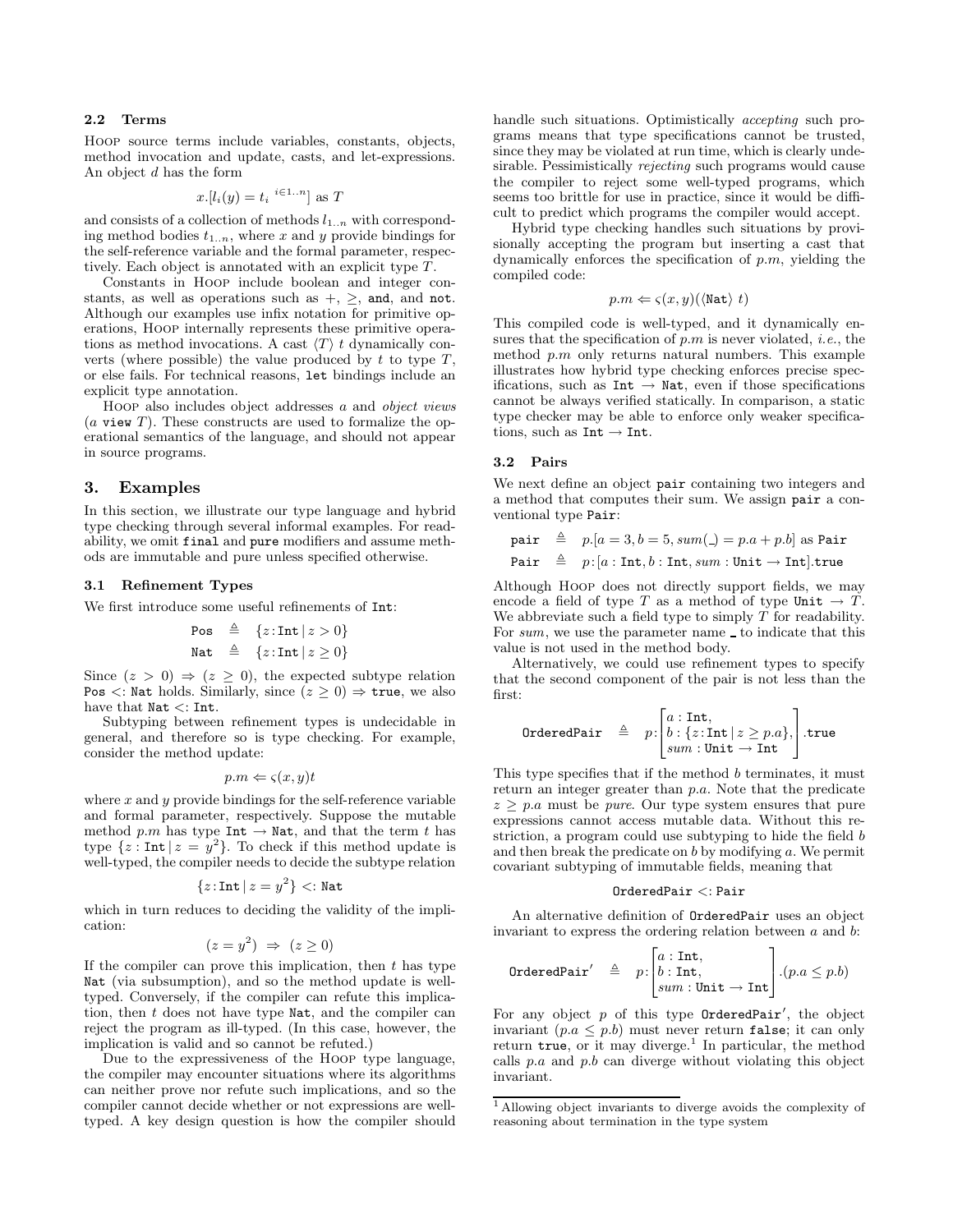We require that the invariant of a subtype imply the invariant of its supertype. For example, since the implication  $(p.a \leq p.b) \Rightarrow$  true holds, we have that:

## $0$ rdered $Pair' <:Pair$

We check invariant implication in a context in which we know the precise type of the self-reference variable. Thus, since for all  $p$  of type OrderedPair, the predicate  $(p.a \leq p.b)$  never evaluates to false, we can conclude that true  $\Rightarrow$   $(p.a \leq p.b)$ , and hence that:

#### $0$ rderedPair  $\lt$ :  $0$ rderedPair'

Thus, subtyping allows us to move information from method specifications to the object invariant.

One interesting difference between object invariants and precise method specifications is that the latter can specify the behavior of mutable methods. For example, the following type allows the method  $b$  to be updated with any integer that is not less than a:

$$
\begin{array}{ll}\texttt{MutableOrderedPair} & \triangleq & \\ & p: \begin{bmatrix} a:\texttt{Int},\\ b:\texttt{mutable improve}\{z:\texttt{Int}\,|\,z\geq p.a\},\\sum:\texttt{impure Unit}\rightarrow \texttt{Int} \end{bmatrix}.\texttt{true}\end{array}
$$

# 3.3 Geometric Objects

As a final example, consider the following types for points, rectangles, and squares:

Point 
$$
\triangleq p:[x:\text{Int},y:\text{Int}].\text{true}
$$

\nRectangle  $\triangleq r:[b:\text{Point},w:\text{Nat},h:\text{Nat}].\text{true}$ 

\nSquare  $\triangleq r:[b:\text{Point},w:\text{Nat},h:\text{Nat}].(r.w=r.h)$ 

Clearly, Square <: Rectangle. The following subtype of Point allows us to describe points must lie within a given Rectangle r:

PtInRect $(r) \triangleq$ 

$$
p:[x:\texttt{Int},y:\texttt{Int}].\left(\begin{array}{c} (r.b.x) \leq p.x \leq (r.b.x + r.w) \\ \wedge (r.b.y) \leq p.y \leq (r.b.y + r.h) \end{array}\right)
$$

We can also specify a type of mutable points, and a subtype of mutable points that must stay within a given rectangle:

$$
\texttt{MutablePoint} \triangleq p: \begin{bmatrix} x:\texttt{mutable impulse Int},\\ y:\texttt{mutable impulse Int}\end{bmatrix}.\texttt{true}
$$

```
MutablePtInRect(r) \triangleq
```

$$
p\!\cdot\!\!\begin{bmatrix} x:\texttt{mut. imp.} \{z:\texttt{Int}\,|\, r.b.x \leq z \leq r.b.x + r.w\},\\ y:\texttt{mut. imp.} \{z:\texttt{Int}\,|\, r.b.y \leq z \leq r.b.y + r.h\} \end{bmatrix}.\texttt{true}
$$

The compiler will ensure that all updates to an object of type MutablePtInRect $(r)$  are within the specified bounds, either via static reasoning, where possible, or else via implicit dynamic checks, if necessary.

We can also specify more general relationships, such as the type of all points occurring within a particular Shape, where Shape has subtypes Rectangle and Circle, all of which implement a contains method:

| Shape     | $\triangleq$ | $p: [contains:Point \rightarrow Bool]$ .true         |
|-----------|--------------|------------------------------------------------------|
| Rectangle | $\triangleq$ | $p: [contains:Point \rightarrow Bool, \ldots]$ .true |
| Circle    | $\triangleq$ | $p: [contains:Point \rightarrow Bool, \ldots]$ .true |

The following type then characterizes points that must lie within a particular Shape:

PtInShape(s)  $\triangleq p:[x:\text{Int}, y:\text{Int}].(s.\text{contains}(p))$ 

# 4. Hoop Operational Semantics

We formalize the run-time behavior of Hoop programs using the small-step operational semantics shown in Figure 2. Evaluation is performed inside evaluation contexts, which are defined by the grammar:

$$
\mathcal{E} \quad ::= \quad \bullet \mid \mathcal{E}.l(t) \mid v.l(\mathcal{E}) \mid \mathcal{E}.l \Leftarrow \varsigma(x,y)u
$$
\n
$$
\mid \langle T \rangle \mathcal{E} \mid \text{let } x = \mathcal{E} \text{ in } t \text{ as } T
$$

A store  $\sigma$  maps object addresses  $a$  to objects  $d$ , and we use  $\emptyset$  to denote the empty store. A state  $(\sigma, t)$  is a pair of a store and a term. The relation  $(\sigma, t) \longrightarrow (\sigma', t')$  performs a single evaluation step, and the relation  $\longrightarrow^*$  is the transitive closure of  $\longrightarrow$ .

The first five evaluation rules are fairly straightforward. The rule [E-Obj] adds a new object to the store at a fresh address. The rule [E-SEL-OBJ] for a method invocation  $a.l_i(v)$ extracts the method body  $t_j$  from the object at address a, and replaces the self-reference variable x and the formal parameter  $y$  with the object address  $a$  and the argument  $v$ , respectively. The rule [E-Upp] for a method update  $a.l_j \Leftarrow$  $\zeta(x, y)u$  replaces the method  $l_i$  in the object at address a. We use  $\alpha$ -renaming to implicitly match the self-reference and parameter variables of the original and new methods. The rule [E-Ler] for (let  $x = v$  in t as T) simply replaces  $x$  by  $v$  in  $t$ .

Constants include both basic constants, such as true and 3, and primitive operations, such as not and +. Primitive operations are actually objects with an apply method that provides the required functionality. The prefix and infix syntax for primitive operations shown in the earlier examples is actually desugared into invocations of apply methods, as follows:

$$
\begin{array}{rcl}\n\text{not true} & \triangleq & \text{not}.apply(\text{true}) \\
3 + 4 & \triangleq & + .apply( \text{ (3 : Int, 4 : Int ) })\n\end{array}
$$

The desugaring for  $+$  uses the following notations for creating objects representing pair of values:

$$
S * T \triangleq x : [fst : S, snd : T].true
$$
  

$$
(v_1 : S, v_2 : T) \triangleq x .[fst = v_1, snd = v_2] \text{ as } (S * T)
$$

The rule [E-Const] evaluates a method invocation  $c.l(v)$ on a primitive operation  $c$ , and relies on the meaning function  $\lceil \cdot \rceil$  to define the behavior of primitive operations. Specifically,  $\lbrack c \rbrack (l, v, \sigma)$  returns the result of invoking the method l of the primitive operation c on the argument v in store  $\sigma$ . For example, if  $\sigma(a)$  contains the pair  $(3 : Int, 4 : Int)$ , we have:

| $\llbracket \texttt{not} \rrbracket(\textit{apply}, \texttt{true}, \sigma)$ | $=$ | false     |
|-----------------------------------------------------------------------------|-----|-----------|
| $\llbracket + \rrbracket (apply, a, \sigma)$                                | $=$ |           |
| $\llbracket \leq \rrbracket (apply, a, \sigma)$                             | $=$ | true      |
| $\llbracket \texttt{and} \rrbracket(\textit{apply},a,\sigma)$               | $=$ | undefined |

The rule  $[E-CASTBASE]$  casts a constant c to refinement type  $\{x : B | t\}$  by checking that the predicate t holds on c, *i.e.*, that  $t[x := c]$  evaluates to true. If  $t[x := c]$  returns false or diverges, then the cast is said to fail.

Casts on object types are more complicated, since we need to check that every method of the resulting casted object returns a value of the appropriate type for all possible argument values. This check is performed in a lazy manner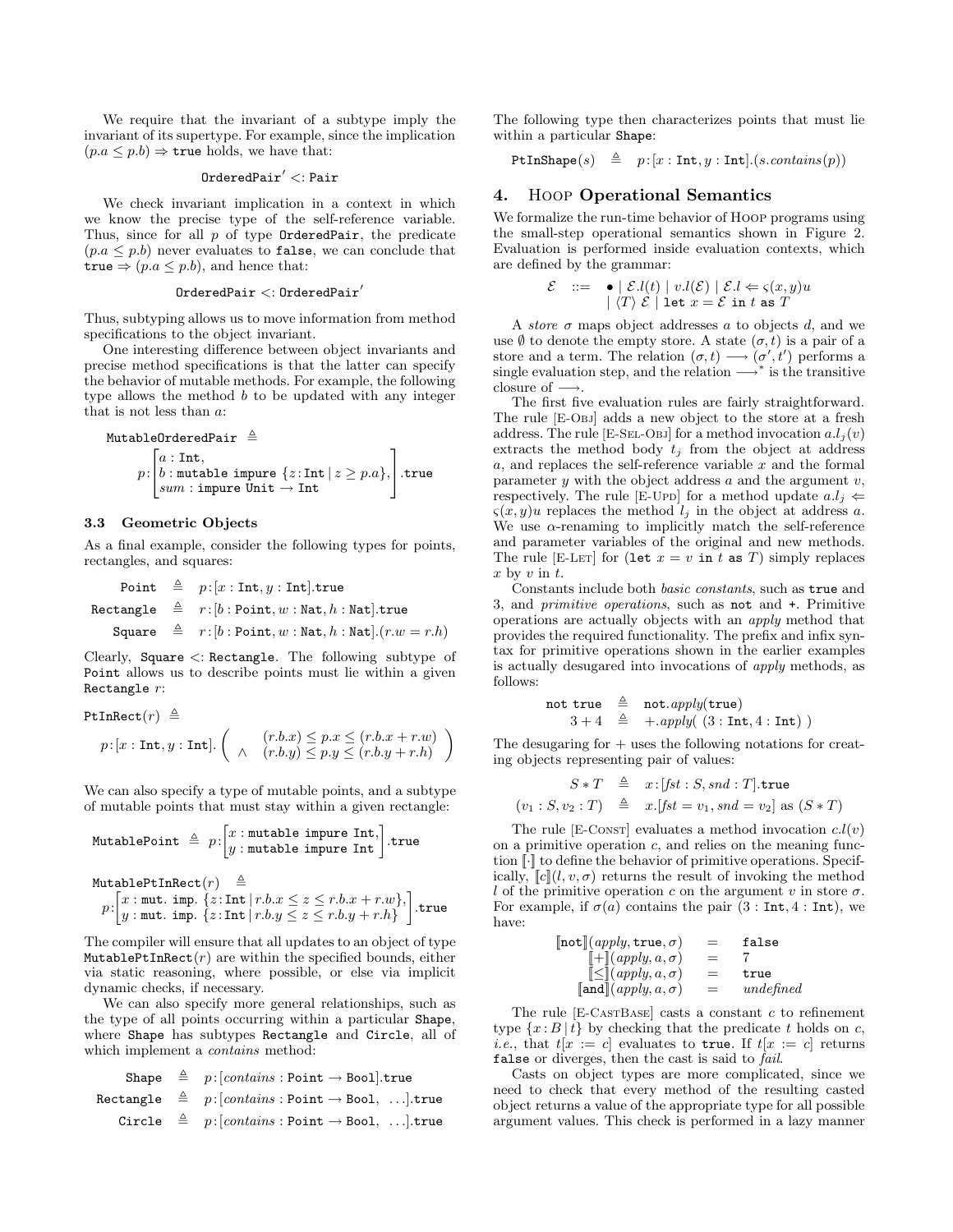# Figure 2: Evaluation Rules

Evaluation  $(\sigma, t)$ 

In the following rules, we assume:

$$
d = x.[l_i(y) = t_i \stackrel{i \in 1..n}{\ldots} \text{ as } S
$$
  
\n
$$
S = x:[l_i : f_i \cdot q_i \cdot (y : S_i \to S'_i) \stackrel{i \in 1..n}{\ldots}].s'
$$
  
\n
$$
T = x:[l_i : f_i \cdot p_i \cdot (y : T_i \to T'_i) \stackrel{i \in 1..m}{\ldots}].t'
$$
  
\n
$$
T' = x:[l_i : f_i \cdot p_i \cdot (y : T_i \to T'_i) \stackrel{i \in 1..m}{\ldots}].true
$$

$$
\begin{array}{c}\n a \notin \text{dom}(\sigma) \\
 (\sigma, \mathcal{E}[d]) \longrightarrow (\sigma[a := d], \mathcal{E}[a])\n \end{array} \qquad \qquad [\text{E-OBJ}]
$$

 $\bm{\eta}^{\prime},t^{\prime})$ 

$$
\frac{\sigma(a) = d}{(\sigma, \mathcal{E}[a.l_j(v)]) \longrightarrow (\sigma, \mathcal{E}[t_j[x := a, y := v]])}
$$
 [E-SEL-OBJ]

$$
d' = x.[l_i(y) = t_i \stackrel{i \in 1..j-1}{\longrightarrow},
$$
  
\n
$$
l_j(y) = u,
$$
  
\n
$$
l_i(y) = t_i \stackrel{i \in j+1..n}{\longrightarrow} \text{as } S
$$
  
\n
$$
(\sigma, \mathcal{E}[a.l_j \Leftarrow \varsigma(x, y)u])
$$
  
\n
$$
\rightarrow (\sigma[a := d'], \mathcal{E}[unit])
$$
\n[E-UPD-OBJ]

$$
\overline{(\sigma, \mathcal{E}[\text{let } x = v \text{ in } t \text{ as } T])}
$$
\n
$$
\longrightarrow (\sigma, \mathcal{E}[t[x := v]])
$$
\n[E-LET]

$$
\frac{\llbracket c \rrbracket(l, v, \sigma) = v'}{(\sigma, \mathcal{E}[c.l(v)]) \longrightarrow (\sigma, \mathcal{E}[v'])}
$$
 [E-Const]

$$
\frac{(\sigma, t[x := c]) \longrightarrow^* (\sigma', \mathtt{true})}{(\sigma, \mathcal{E}[\langle \{x : B | t \} \rangle c]) \longrightarrow (\sigma, \mathcal{E}[c])}
$$
 [E-CAST-BASE]

$$
\begin{array}{ll}\n\sigma(a) = d & m \le n & q_i \sqsubseteq p_i \quad \forall i \in 1..m \\
(\sigma, t'[x := (a \text{ view } T'])] \longrightarrow^* (\sigma', \text{true}) \\
(\sigma, \mathcal{E}[\langle T \rangle a]) \longrightarrow (\sigma, \mathcal{E}[a \text{ view } T])\n\end{array} \quad [\text{E-CAST-OBJ}]
$$

$$
\sigma(a) = d
$$
  
\n
$$
v' = \langle S_j[x := a] \rangle v
$$
  
\n
$$
R = T'_j[x := (a \text{ view } T), y := v]
$$
  
\n
$$
(\sigma, \mathcal{E}[(a \text{ view } T).l_j(v)])
$$
  
\n
$$
\longrightarrow (\sigma, \mathcal{E}[\langle R \rangle (a.l_j(v'))])
$$
\n[E-SEL-VIEW]

$$
\sigma(a) = d
$$
\n
$$
\underline{u'} = (\langle S_j' \rangle \ (u[y := \langle T_j \rangle \ y][x := (a \text{ view } T)]))
$$
\n
$$
(\sigma, \mathcal{E}[(a \text{ view } T) \cdot l_j \Leftarrow \varsigma(x, y)u])
$$
\n
$$
\longrightarrow (\sigma, \mathcal{E}[a \cdot l_j \Leftarrow \varsigma(x, y)u'])
$$
\n
$$
\underline{u'} = \langle S_i, \mathcal{E}[a \cdot l_j \Leftarrow \varsigma(x, y)u'] \rangle
$$

$$
\overline{(\sigma, \mathcal{E}[\langle T \rangle \ (a \text{ view } S)]) \longrightarrow (\sigma, \mathcal{E}[\langle T \rangle \ a])}
$$
 [E-CAST-VIEW]

via *object views*. An object view " $(a$  view  $T$ " is a wrapper that ensures that the object  $\sigma(a)$  behaves according to the specification of type  $T$ . Views are introduced by the rule [E-Cast-Obj], which evaluates the cast  $\langle T \rangle$  a to the view  $(a \text{ view } T)$ . In addition, this rule checks that the object

 $\sigma(a)$  has all the methods mentioned in T (with compatible modifiers), and that the object invariant of T holds on  $\sigma(a)$ .

We define special evaluation rules for method invocation and update on views. These rules lazily enforce typing restrictions on method parameters and results by performing appropriate checks on method invocations and updates. The rule [E-SEL-VIEW] for a view invocation (a view T). $l_i(v)$  retrieves the type  $S$  of  $a$ , which may be quite different from the view type  $T$ :

$$
S = x:[l_i : f_i \cdot q_i \cdot (y : S_i \to S_i')^{i \in 1..n}].s'
$$
  
\n
$$
T = x:[l_i : f_i \cdot p_i \cdot (y : T_i \to T_i')^{i \in 1..m}].t'
$$

The rule reduces the view invocation (a view T). $l_i(v)$  to the following method invocation, which contains two additional casts to ensure type safety:

$$
\langle T'_j[x := (a \text{ view } T), y := v] \rangle (a.l_j(\langle S_j[x := a] \rangle v))
$$

The cast  $\langle S_i | x := a \rangle$  v transforms the argument v of type  $T_i$  to a value of the expected argument type  $S_i$ , where self-reference variable  $x$  is replaced by object's address  $a$ . The cast  $\langle T'_j[x := (a \text{ view } T), y := v] \rangle$  (...) transforms the method result into the expected type  $T'_j$ , where self-reference variable  $x$  and formal parameter  $y$  are replaced by original view  $(a$  view  $T)$  and original argument  $v$ , respectively.

These two casts ensure that method invocations on object views preserve type safety. To illustrate this guarantee, suppose:

$$
\begin{array}{rcl} \sigma(a) & = & x.\text{[fact(y) = \dots] as Fact} \\ \text{Fact} & \triangleq & x.\text{[fact : Nat \rightarrow Nat].true} \\ \text{BadFact} & \triangleq & x.\text{[fact : Int \rightarrow Nat].true} \end{array}
$$

and consider the term ( $\langle$ BadFact $\rangle$  a).fact(-3), which attempts to use the BadFact view to circumvent the Fact specification of the object  $\sigma(a)$ . This term evaluates to  $\langle \text{Nat} \rangle$  (a.fact( $\langle \text{Nat} \rangle -3$ )), at which point the cast ( $\langle \text{Nat} \rangle -3$ ) fails. Thus, the casts inserted by [E-Sel-View] enforce the specification of the fact method, which states that fact should be applied only to natural numbers.

The rule [E-Upp-VIEW] reduces a view update

$$
a \text{ view } T).l_j \Leftarrow \varsigma(x,y)u
$$

to a normal method update

$$
a.l_j \Leftarrow \varsigma(x,y)u'
$$

where  $u'$  is the following modified version of u with additional casts:

$$
u' = (\langle S'_j \rangle \ (u[y := \langle T_j \rangle \ y][x := (a \text{ view } T)]))
$$

Here, the formal parameter y in u is replaced with  $\langle T_j \rangle$  y, which is guaranteed to be of the appropriate type  $T_j$ , even though  $y$  itself may not be. Similarly, the self-reference variable x is replaced with the view  $(a$  view  $T$ ), which is of the expected type  $T$ , even though  $a$  may not be.<sup>2</sup> Finally, the result of u is cast to type  $S'_{j}$ , which is the return type expected by (non-view) invocations of  $a.l_j$ .

The rule [E-Cast-View] evaluates  $\langle T \rangle$  (a view S) to  $\langle T \rangle$  a; thus, the original view is discarded when cast to a different view.

In summary, casts allow the program to claim that a value of one type can be safely considered to be of another type, and the operational semantics performs sufficient runtime checking to detect if this claim is ever violated. This

<sup>&</sup>lt;sup>2</sup>The alternative of substituting  $(\langle T \rangle x)$  for x would require redundant re-evaluation of T's object invariant.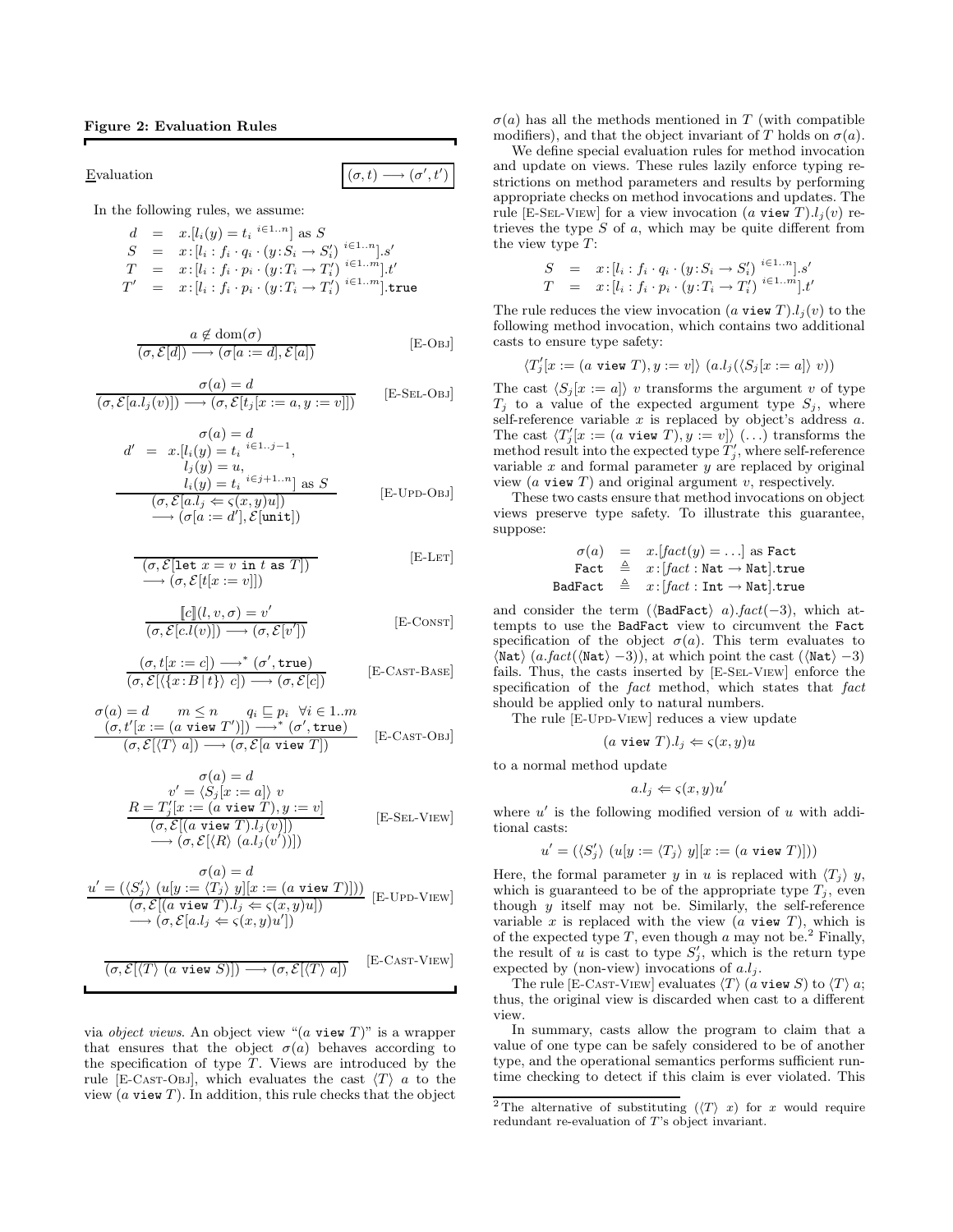ability to perform dynamic casts is crucial for enabling our hybrid type checking algorithm to convert particularly difficult static checks into dynamic checks, when necessary.

# 5. The Hoop Type System

We next present the (undecidable) type system for the Hoop language as the collection of the type judgments and rules shown in Figures 3 and 4. Type environments are a sequence of variable-type bindings, and we assume that the variables bound in an environment are distinct.

$$
E \ ::= \ \emptyset \ | \ E, x : T
$$

The judgment  $E \vdash t : T \& p$  states that the term t has type  $T$  and purity  $p$  in environment  $E$ . This judgment is defined by the following rules:

- The rule [T-Var] states that variable accesses are always pure, since variables are immutable.
- The rule [T-Obj] deals with object creation, and checks that each method has the appropriate result type and purity. In addition, a mutable method is considered impure, since any call to that method must be impure. Newlycreated objects must have the trivial invariant true. A stronger invariant can later be added via subtyping or casting.
- The rule [T-LET] for let  $x = t_1$  in  $t_2$  as T requires that the type  $T$  of  $t_2$  must be well-formed in the environment without  $x$ , in order to prevent  $x$  from escaping its scope.
- The rule [T-SEL] for a method invocation  $t.l_i(u)$  checks that the method  $l_j$  has type  $y : T_j \to T'_j$ , and that the argument u has type  $T_j[x := t]$ . The type of the method call is then  $T'_j[x := t, y := u]$ , where the self-reference variable  $x$  and the formal parameter  $y$  are replaced by the object  $t$  and the actual parameter  $u$ , respectively.

Since the terms  $t$  and  $u$  may appear in the resulting type, these terms must be pure. Note that if one of these terms, say t, is not pure, the method call  $t.l_i(u)$  can be refactored into (let  $x = t$  in  $x.l_j(u)$  as R), provided the explicit result type  $R$  does not mention  $x$ .

- The rule [T-Upp] for a method update checks that the updated method is mutable and that the new method body has the appropriate type and purity.
- The rule  $[T\text{-}Consr]$  assigns the type  $t\psi(c)$  to each constant c. Basic constants have precise refinement types, such as:

$$
\begin{array}{rl} \texttt{true} & : \{b:\texttt{Bool} \mid b\} \\ \texttt{false} & : \{b:\texttt{Bool} \mid \texttt{not}\ b\} \\ n & : \{m:\texttt{Int} \mid m = n\} \end{array}
$$

Primitive operations are assigned object types that precisely characterize their behavior. For example, the following type for  $+$  states that the method  $+$ .apply takes two integer arguments, which are passed in the fst and snd fields of the pair object y, and that the method result is an integer r that is equal to  $(y.fst + y.snd)$ .

$$
+ : x : \left[ \begin{matrix} apply : \left( \begin{array}{c} y : (\text{Int} * \text{Int}) \rightarrow \\ \{r : \text{Int} \mid r = y . f st + y . s nd \} \end{array} \right) \right] . \text{true} \\ \Leftrightarrow : x : \left[ \begin{matrix} apply : \left( \begin{array}{c} y : (\text{Bool} * \text{Bool}) \rightarrow \\ \{r : \text{Bool} \mid r \Leftrightarrow (y . f st \Leftrightarrow y . s nd) \} \end{array} \right) \right] . \text{true} \\ \text{not} : x : \left[ \begin{matrix} apply : \left( \begin{array}{c} y : \text{Bool} \rightarrow \\ \{r : \text{Bool} \mid r \Leftrightarrow \text{not } y \} \end{array} \right) \right] . \text{true} \\ = : x : \left[ \begin{matrix} apply : \left( \begin{array}{c} y : (\text{Int} * \text{Int}) \rightarrow \\ \{r : \text{Bool} \mid r \Leftrightarrow (y . f st = y . s nd) \} \end{array} \right) \end{array} \right) \right] . \text{true} \end{matrix}
$$

Figure 3: Type Rules

| Type Rules for Terms                                                                               | $E \vdash t : T \& p$ |
|----------------------------------------------------------------------------------------------------|-----------------------|
| $(x: T) \in E$<br>$E \vdash x : T \&$ pure                                                         | $[T-VAR]$             |
| $E \vdash T$<br>$T = x : [l_i : f_i \cdot p_i \cdot (y : T_i \rightarrow T'_i)]^{i \in 1n}].$ true |                       |

$$
T = x: [l_i : f_i \cdot p_i \cdot (y: T_i \rightarrow T'_i)] \text{ true}
$$
  
\n
$$
f_i = \text{mutable} \Rightarrow p_i = \text{impure} \quad \forall i \in 1..n
$$
  
\n
$$
E, x: T, y: T_i \vdash s_i : T'_i \& p_i \quad \forall i \in 1..n
$$
  
\n
$$
E \vdash (x.[l_i(y) = s_i \quad i \in 1..n] \text{ as } T) : T \& \text{ pure}
$$
 [T-OBJ]

$$
E \vdash t_1 : S \& p_1
$$
\n
$$
E, x : S \vdash t_2 : T \& p_2
$$
\n
$$
E \vdash T
$$
\n[T-LET]

$$
E \vdash \text{let } x = t_1 \text{ in } t_2 \text{ as } T : T \& (p_1 \sqcup p_2)
$$
 [T-LET]

$$
E \vdash t : T \& \text{pure}
$$
\n
$$
T = x : [l_i : f_i \cdot p_i \cdot (y : T_i \to T_i') \stackrel{i \in 1..n}{\longrightarrow} ] \cdot s
$$
\n
$$
\frac{E \vdash u : T_j[x := t] \& \text{pure}}{E \vdash t.l_j(u) : T_j'[x := t, y := u] \& p_j} \qquad \text{[T-SEL]}
$$

 $E \vdash$   $\vdash$   $\vdash$   $T \lor \vdash$  re

$$
T = x: [l_i : f_i \cdot p_i \cdot (y: T_i \to T'_i)]^{i \in 1..n}].s
$$
  
\n
$$
j \in 1..n \t f_j = \text{mutable}
$$
  
\n
$$
E, x: T, y: T_j \vdash u: T'_j \& p_j
$$
  
\n
$$
E \vdash t.l_j \Leftarrow \varsigma(x, y)u: \text{Unit & impure}
$$
\n[T-UPD]

$$
\overline{E \vdash c : ty(c) \& pure} \qquad \qquad [\text{T-Constr}]
$$

$$
\frac{E\vdash t\,:\,S\,\&\,p\qquad E\vdash T}{E\vdash \langle T\rangle\;t\,:\,T\,\&\,p} \qquad \qquad [\text{T-Casr}]
$$

$$
\frac{E\vdash t\,:\,S\ \&\ q\qquad E\vdash S\ltimes:T\qquad q\sqsubseteq p}{E\vdash t\,:\,T\ \&\ p}\qquad\qquad[T\text{-}S\text{uB}]
$$

Type Rules for Types  $E \vdash T$ 

$$
\frac{E, x : B \vdash t : \text{Bool} \& \text{pure}}{E \vdash \{x : B \mid t\}}
$$
 [T-BASE]

$$
T = x: [l_i : f_i \cdot p_i \cdot (y: T_i \rightarrow T'_i)] \stackrel{i \in 1..n}{\dots}].t
$$
  
\n
$$
S_k = x: [l_i : f_i \cdot p_i \cdot (y: T_i \rightarrow T'_i)] \stackrel{i \in 1..k}{\dots}].true
$$
  
\n
$$
E, x: S_{j-1} \vdash T_j \quad \forall j \in 1..n
$$
  
\n
$$
E, x: S_{j-1}, y: T_j \vdash T'_j \quad \forall j \in 1..n
$$
  
\n
$$
E, x: S_n \vdash t : \text{Bool} \& \text{pure}
$$
  
\n
$$
E \vdash T
$$
 [T-OBJTY]

The apparent circularity where the type of  $+$  is defined in terms of  $+$  itself does not cause any technical difficulties in our development, since the meaning of the refinement predicate is defined in terms of the operational semantics, and hence in terms of the meaning function  $[+].$ 

• The rule  $[T-CAST]$  allows a term of inferred type S to be cast to any other (well-formed) type  $T$ . Note that this cast may fail at run time.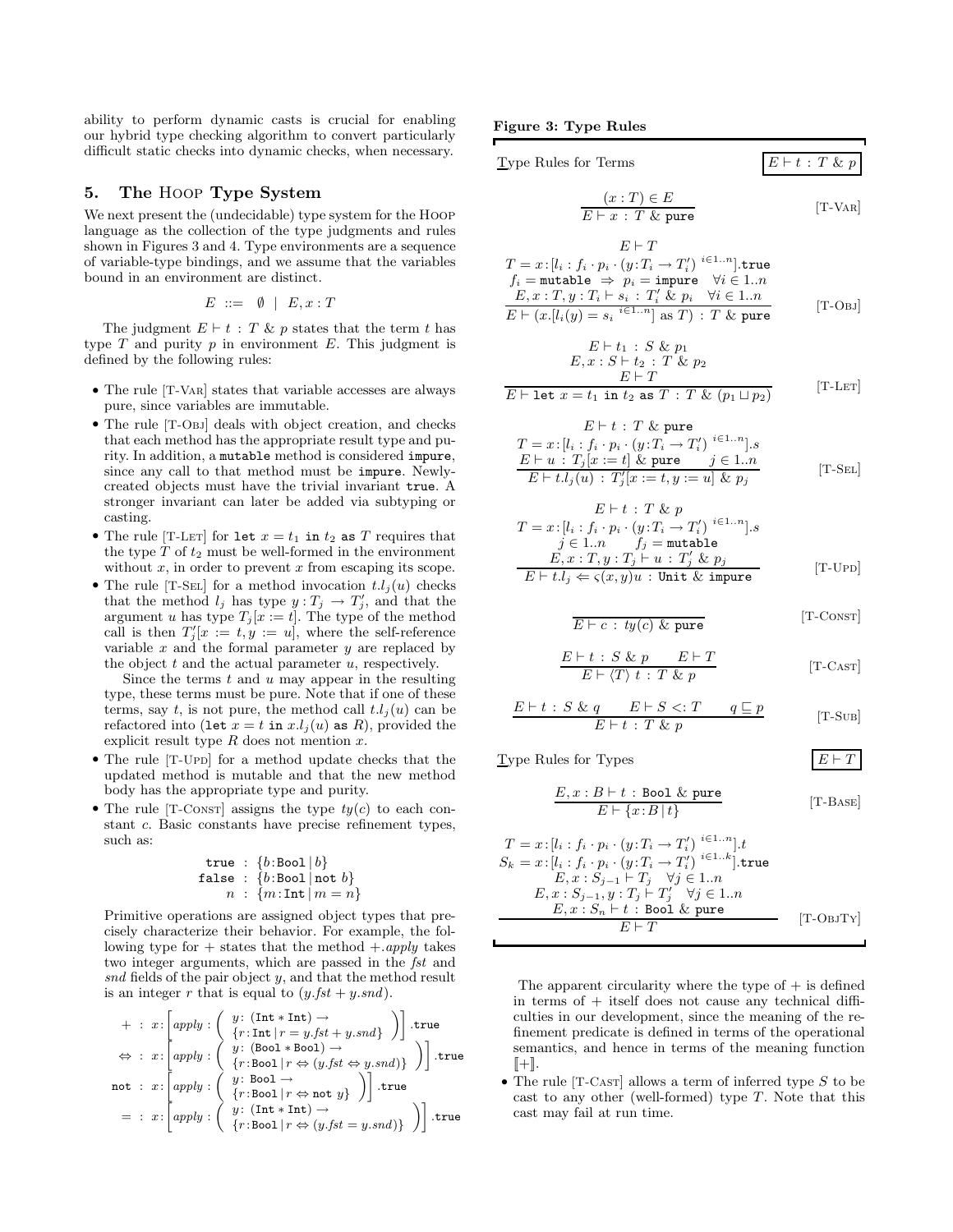Subtyping  
\n
$$
E, x : B \vdash s \Rightarrow t
$$
\n
$$
\overline{E \vdash \{x : B \mid s\}} \leq: \{x : B \mid t\}
$$
\n
$$
S = x : [l_i : f_i \cdot q_i \cdot M_i \stackrel{i \in 1..n}{\qquads
$$
\n
$$
[S-BASE]
$$

$$
T = x: [l_i : f_i \cdot p_i \cdot N_i \stackrel{i \in 1...m}{\leq}].
$$
\n
$$
m \leq n \qquad q_i \subseteq p_i \quad \forall i \in 1...m
$$
\n
$$
f_i = \text{final}
$$
\n
$$
\Rightarrow E, x: S \vdash M_i <: N_i \quad \forall i \in 1...m
$$
\n
$$
f_i = \text{mutable}
$$
\n
$$
\Rightarrow E, x: S \vdash M_i = N_i \quad \forall i \in 1...m
$$
\n
$$
E, x: S \vdash s \Rightarrow t
$$
\n
$$
E \vdash S <: T
$$
\n
$$
[S-OBJ]
$$

Method Subtyping  $E \vdash M \lt: N$ 

$$
\frac{E \vdash T_i <: S_i \qquad E, y : T_i \vdash S_i' <: T_i'}{E \vdash (y : S_i \rightarrow S_i') <: (y : T_i \rightarrow T_i')} \tag{M-SUB}
$$

Method Equality  $E \vdash M = N$ 

$$
\frac{E \vdash M \lt;: N \qquad E \vdash N \lt;: M}{E \vdash M = N} \qquad \qquad \text{[M-Equal]}
$$

Implication  $E \vdash s \Rightarrow t$ 

$$
\forall \theta. (E \models \theta \land (\emptyset, \theta(t)) \longrightarrow^* (\sigma, \text{false}))
$$
  
\n
$$
\Rightarrow (\emptyset, \theta(s)) \longrightarrow^* (\sigma', \text{false})
$$
  
\n
$$
E \vdash s \Rightarrow t
$$
 [IMP]

Consistent Substitutions

 $\emptyset \models \epsilon$ 

 $\vdash E, x : T$ 

$$
f_{\rm{max}}(x)
$$

$$
\emptyset \vdash t : T \& \text{ pure}
$$
  
\n
$$
E[x := t] \models [y_i := t_i \stackrel{i \in 1..n}{=} \text{SUB-EXT}]
$$
  
\n
$$
x : T, E \models [x := t, y_i := t_i \stackrel{i \in 1..n}{=} \text{SUB-EXT}]
$$

Well-formed environments  $\vert \vdash E$  $\overline{\vdash \emptyset}$ [WE-Empty]  $E \vdash T$ 

• The rule  $[T-SUB]$  allows the inferred type S of a term to be weakened to any super type T.

The judgment  $E \vdash T$  checks that the type T is well-formed in environment E.

• The rule [T-Base] states that refinement predicates must have type Bool and be pure.

• The rule [T-ObjTy] states that object invariants must have type Bool and be pure, and that each method type can only refer to methods declared earlier in the object.

The most interesting part of our type system concerns the rules that define the subtyping judgment  $E \vdash S \lt: T$ in Figure 4. This subtyping judgment is complicated by the expressiveness of refinement predicates and object invariants, and it is defined in terms of the implication judgment  $E \vdash s \Rightarrow t$ . Essentially, this implication judgment holds if whenever the term  $t$  evaluates to false, the term  $s$  must also evaluate to false. More formally, we define a substitution  $\theta$  (from variables to terms) to be *consistent* with an environment  $E$  if  $\theta$  maps variables to terms in a manner that is consistent with the type bindings in  $E$ . The implication judgment  $E \vdash s \Rightarrow t$  then holds if for all substitutions  $\theta$  consistent with E such that  $\theta(t)$  evaluates to false, it follows that  $\theta(s)$  also evaluates to false.

Subtyping between refinement types then reduces to an implication judgment between the refinement predicates, via the rule [S-Base]. Subtyping between two object types S and T is covariant on immutable methods and invariant on mutable methods. Subtyping also involves checking implication between object invariants. Note that this implication check is performed in an environment where the selfreference variable has type  $S$ . This binding allows subtyping to refactor type information from method types to the object invariant. For example, suppose:

$$
\begin{array}{rcl} S & = & x:[m:\{z:\text{\bf Int}\:|\:z\geq 0\}].\text{\bf true} \\ T & = & x:[m:\text{\bf Int} \qquad] . (x.m \geq 0) \end{array}
$$

Clearly, if the variable  $x$  has type  $S$ , then the object invariant  $(x.m \geq 0)$  returns true, or else diverges. Hence:

$$
x : S \vdash \mathtt{true} \Rightarrow (x.m \ge 0)
$$

and so  $\emptyset \vdash S \prec T$ . This subtyping judgment has the effect of refactoring information about the method  $m$  from the method type to the object invariant.

# 6. Hybrid Type Checking

Given that type checking is undecidable, we now present a decidable compilation strategy for Hoop programs. This compilation strategy ensures (by inserting dynamic checks, if necessary) that specifications can never be violated at run time, and it statically rejects clearly ill-typed programs.

The compilation strategy relies on an algorithm to conservatively approximate the logical implication judgment  $E \vdash s \Rightarrow t.$  The result of this algorithm is denoted as:

$$
E\vdash^a_{alg} s\Rightarrow t
$$

where the mode  $a \in \{\sqrt{x}, \sqrt{x}, \sqrt{y}\}\)$  indicates whether or not the algorithm is successful at verifying or refuting the given implication. In particular,

- $E \vdash_{alg}^{\checkmark} s \Rightarrow t$  means the algorithm successfully determines that  $E \vdash s \Rightarrow t$ .
- $E \vdash_{alg}^{\times} s \Rightarrow t$  means the algorithm determines that the implication does not hold, *i.e.*,  $E \not\vdash s \Rightarrow t$ .
- $E \vdash_{alg}^? s \Rightarrow t$  means the algorithm fails to either prove or disprove that  $E \vdash s \Rightarrow t$ .

However, we do not require that the algorithm be complete. For example, the trivial algorithm that always returns "?" satisfies our requirements, although it precludes performing any interesting reasoning in the compiler.

$$
E \models \theta
$$

[Sub-Empty]

[WE-Ext]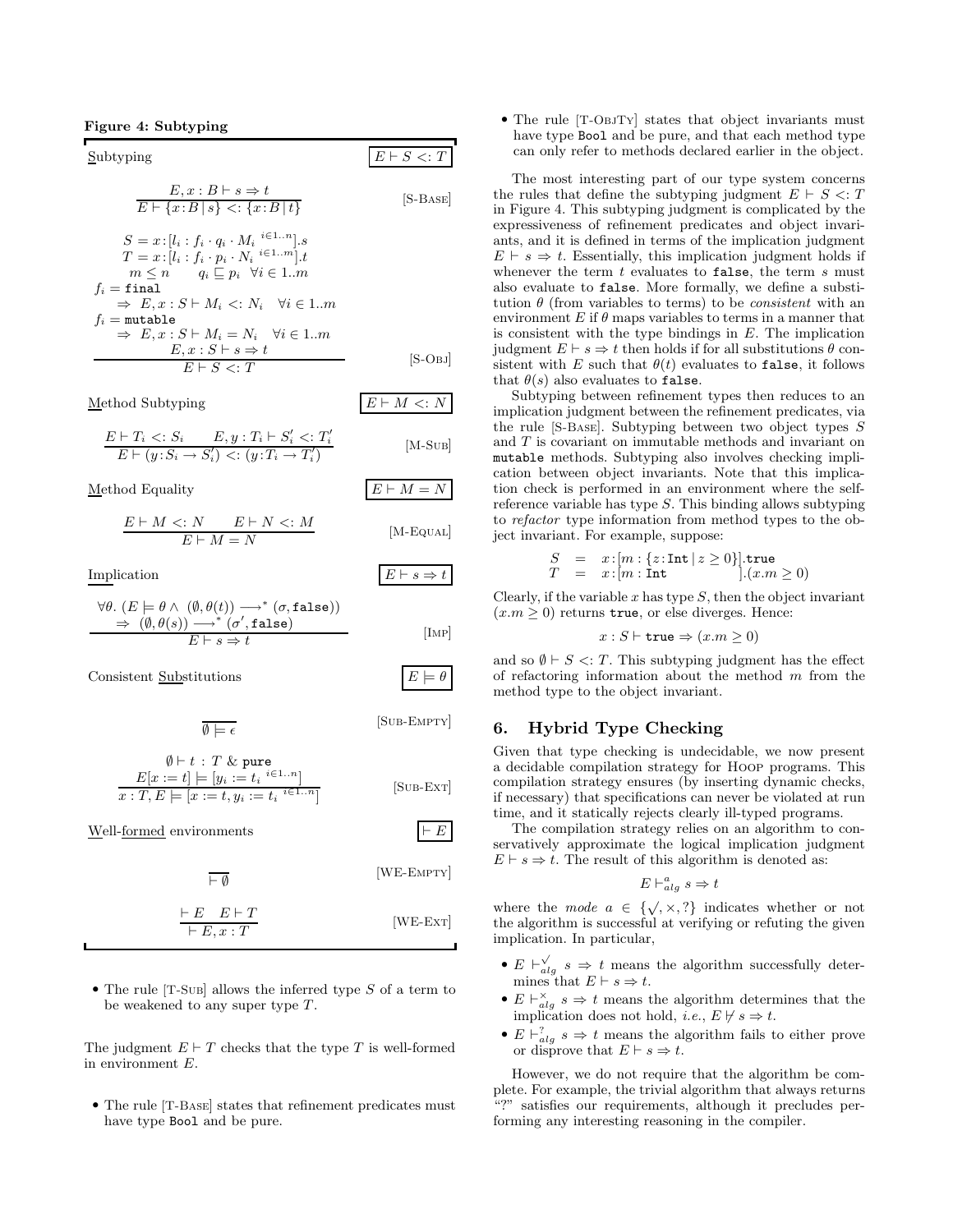# Figure 5: Algorithmic Subtyping

Algorithmic Subtyping  $_{alg}^a S <: T$  $E, x : B \vdash_{alg}^a s \Rightarrow t$  $E \vdash_{alg}^a \{x : B \mid s\} \leq: \{x : B \mid t\}$ [AS-Base]  $S = x : [l_i : f_i \cdot q_i \cdot M_i \stackrel{i \in 1..n}{\ldots}].s$  $T = x : [l_i : f_i \cdot \underline{p}_i \cdot N_i \stackrel{i \in 1..m}{\ldots}].t$  $m \leq n \qquad q_i \sqsubseteq p_i \quad \forall i \in 1...m$  $f_i$  = final  $\Rightarrow E, x : S \vdash_{alg}^{a_i} M_i \leq: N_i \quad \forall i \in 1..m$  $f_i = \texttt{mutable}$  $\Rightarrow E, x : S \vdash_{alg}^{a_i} M_i = N_i \quad \forall i \in 1..m$  $E, x : S \vdash_{alg}^a s \Rightarrow t$ <br>  $a' = a \otimes a_1 \otimes \ldots \otimes a_m$  $E \vdash^{a'}_{alg} S <: T$ [AS-Obj] Algorithmic Method Subtyping  $_{alg}^a$  M  $\lt: N$ a a  $\overline{1}$  $_{alg}^a$   $S$  $\frac{1}{2}$  $i' <: T$  $\frac{1}{2}$ i

$$
\frac{E \vdash_{alg}^a T_i <: S_i \qquad E, y : T_i \vdash_{alg}^a S_i' <: T_i'}{E \vdash_{alg}^{(a \otimes a')} (y : S_i \to S_i') <: (y : T_i \to T_i')} \tag{AM-SUB}
$$

Algorithmic Method Equality

$$
\frac{E\vdash^{a}_{alg}M<:N\qquad E\vdash^{a'}_{alg}N<:M}{E\vdash^{(a\otimes a')}_{alg}M=N}\qquad\qquad \text{[AM-Equal]}
$$

 $_{alg}^{a} M = N$ 

Figure 5 defines algorithmic subtyping and algorithmic type equality in terms of this implication algorithm. These rules closely match the corresponding rules in the type system. For example, algorithmic subtyping for base types directly reduces to an algorithmic implication test via [AS-Base]. For subtyping between object types, the rule [AS-Obj] uses the rules [AM-Sub] and [AM-Equal] to ensure the appropriate relationship between corresponding method types, and uses the implication algorithm to check implication of object invariants. As with algorithmic implication, algorithmic subtyping may not always yield a definitive answer. If all sub-tests succeed (or at least one sub-test fails) then the algorithm can conclude with certainty that subtyping does (or does not) hold. In other situations, the result of the whole test is uncertain. We use the 3-valued conjunction operator ⊗ to compute the result of a subtype test based on the results of its subtests:

$$
\begin{array}{c|cc}\n\oslash & \swarrow & \times & ? \\
\hline\n\vee & \swarrow & \times & ? \\
\times & \times & \times & \times \\
? & ? & \times & ? \\
\end{array}
$$

We now define the hybrid compilation judgment

$$
E \vdash s \hookrightarrow t : T \& p
$$

which compiles the term s into the term t, which has type  $T$ and purity p. The compilation rules type check the program s and insert additional type casts to compensate for indefinite answers returned by the subtyping algorithm, yielding the compiled program t. Successful compilation does not guarantee that the source program s is well-typed. However, Figure 6: Compilation Rules

 $\blacksquare$ 

Complation of Terms

\n
$$
\begin{array}{c|c|c|c|c|c} \hline \text{Complation of Terms} & E \vdash s \hookrightarrow t : T \& p \\ \hline E \vdash x \hookrightarrow x : T \& \text{pure} & [\text{C-VAR}] \\ E \vdash S \hookrightarrow T & \text{True} & [\text{C-VAR}] \\ E \vdash y : f_i \cdot p_i \cdot (y : T_i \rightarrow T_i') \stackrel{i \in 1...n}{\text{1.}n} \text{true} \\ f_i = \text{mutable} \Rightarrow p_i = \text{impure} \quad \forall i \in 1..n \\ E, x : T, y : T_i \vdash s_i \hookrightarrow t_i \downarrow T_i' \& p_i \quad \forall i \in 1..n \\ E \vdash (x.[l_i(y) = t_i \stackrel{i \in 1...n}{\text{1.}n} \text{as } S) & \Leftrightarrow (x.[l_i(y) = t_i \stackrel{i \in 1...n}{\text{1.}n} \text{as } T) : T \& \text{pure} \\ E \vdash s_2 \hookrightarrow t_2 \downarrow T_j [x := t] \& \text{pure} & j \in 1..n \\ E \vdash s_3 \downarrow f_j [z_2] & \text{True} & \text{True} & j \in 1..n \\ \hline \end{array}
$$
\n
$$
\begin{array}{c|c|c|c} \hline \text{SEL} & \text{Diz} & \text{Diz} \\ \hline \text{F} \vdash s_1 \downarrow f_j \downarrow g_j [x := t] \& \text{pure} & j \in 1..n \\ \hline \text{F} \vdash s \hookrightarrow t : T \& p & \text{E} \vdash s \rightarrow t : T \& p \\ \hline \text{F} \vdash s \hookrightarrow t : T \& p & \text{E} \vdash s \rightarrow t : T \& p \\ \hline \text{F} \vdash s \hookarrow t : T \& p & \text{E} \vdash s \rightarrow t : T \& p \\ \hline \text{F} \vdash (s.l, j \in (x, y) u) & \text{Unit} \& \text{impure} \\ \hline \text{F} \vdash (s.l, j \in (x, y) u) & \text{Unit} \& \text{impure
$$

$$
S = x: [l_i : f_i \cdot p_i \cdot (y: S_i \rightarrow S'_i)]^{i \in [1..n]}.
$$
  
\n
$$
S = x: [l_i : f_i \cdot p_i \cdot (y: S_i \rightarrow S'_i)]^{i \in [1..n]}.
$$
  
\n
$$
S = x: [l_i : f_i \cdot p_i \cdot (y: T_i \rightarrow T'_i)]^{i \in [1..n]}.
$$
  
\ntrue

$$
U_k = x: [l_i : f_i \cdot p_i \cdot (y: T_i \to T'_i)]^{i \in 1...k}
$$
  
\n
$$
T = x: [l_i : f_i \cdot p_i \cdot (y: T_i \to T'_i)]^{i \in 1...n}
$$
  
\n
$$
E, x: U_{j-1} \mapsto S_j \hookrightarrow T_j \quad \forall j \in 1...n
$$
  
\n
$$
E, x: U_{j-1}, y: T_j \mapsto S'_j \hookrightarrow T'_j \quad \forall j \in 1...n
$$
  
\n
$$
E, x: U_n \mapsto \hookrightarrow t: \{y: \text{Bool} \mid u\} \& \text{ pure}
$$
  
\n[*C-O*BJTy]

Compilation and Checking  $E \vdash s \hookrightarrow t : T \& p$ √

$$
\frac{E \vdash s \hookrightarrow t : S \& q \qquad E \vdash_{alg}^{V} S <: T \qquad q \sqsubseteq p}{E \vdash s \hookrightarrow t \downarrow T \& p} \quad \text{[CC-OK]}
$$

$$
\frac{E\vdash s\,\hookrightarrow\,t\,:\,S\,\,\&\,\,q\qquad E\vdash^2_{alg}\,S\,<:\,T\qquad q\sqsubseteq p}{E\vdash s\,\hookrightarrow\,(\langle T\rangle\,\,t)\,\downarrow\,\,T\,\,\&\,\,p}\ \ \, [\text{CC-CHK}]
$$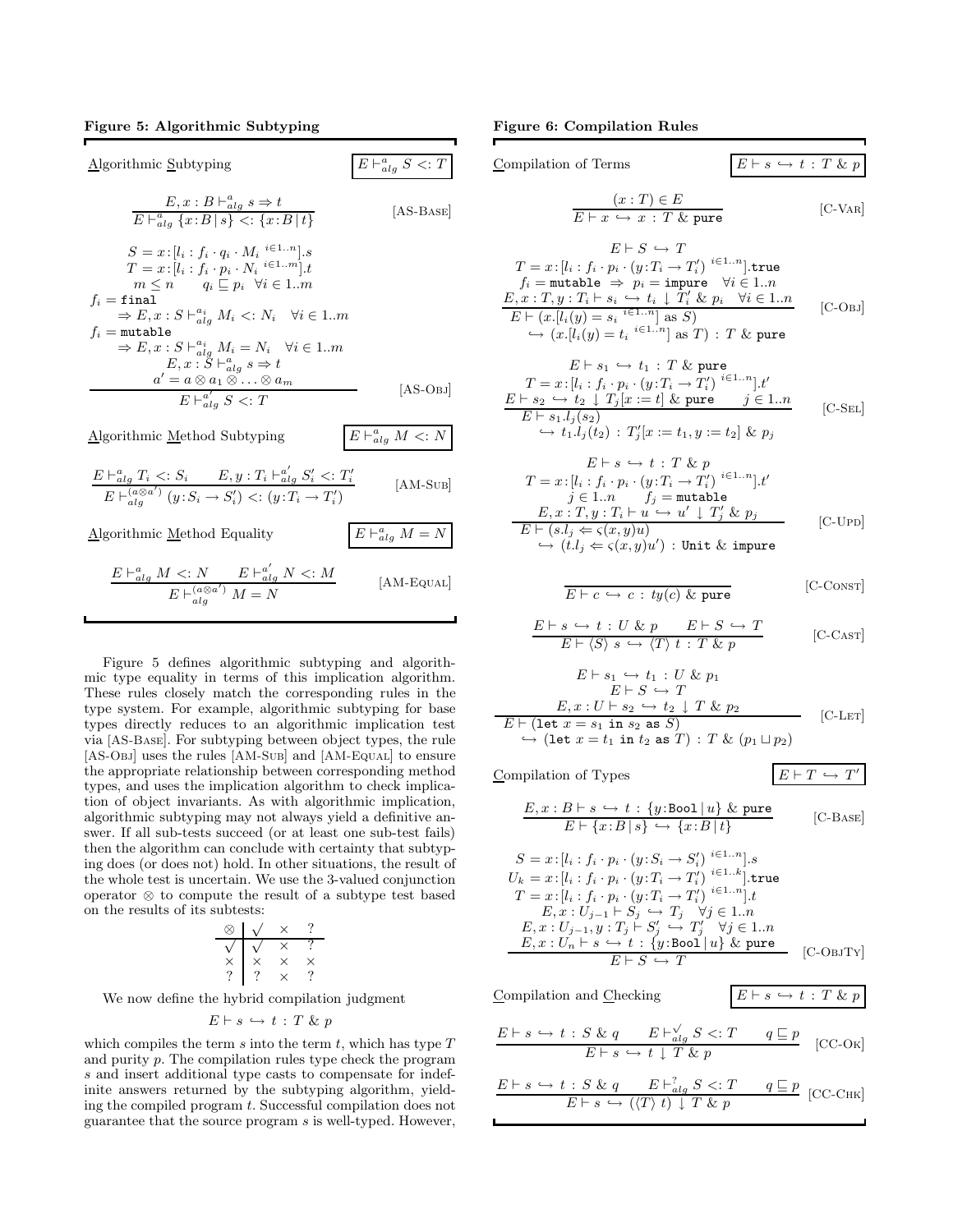if  $s$  is well-typed, then all dynamic casts inserted into  $t$  will succeed. If s is not well-typed, then execution of  $t$  may potentially halt due to the failure of a compiler-inserted cast. We extend compilation to types as well, since they contain terms.

The full set of compilation rules is shown in Figure 6. Many of these rules are straightforward. Variable references and constants never need additional casts, as evidenced by rules [C-V<sub>AR</sub>] and [C-C<sub>ONST</sub>]. To compile an object  $(x.[l_i(y) = s_i \binom{i \in 1..n}{n}]$  as S, the rule [C-Obj] first compiles the object type  $S$  into type

$$
T = x : [l_i : f_i \cdot p_i \cdot (y : T_i \rightarrow T_i')] \cdot \text{true}
$$

and then compiles each method body  $s_i$  into  $t_i$ , which must have type  $y: T_i \to T'_i$ .

We use the compilation and checking judgment

$$
E \vdash s \hookrightarrow t \downarrow T \& p
$$

to both compile  $s$  into  $t$  and to ensure that  $t$  has type  $T$ (and purity  $p$ ). The rules defining this judgment exhibit the key ideas behind hybrid type checking for objects. After compiling the term  $s$  into  $t$  (with type  $S$ ), the subtyping algorithm  $E \vdash_{alg}^a S \le T$  is used to check if S is a subtype of T.

- If the subtyping algorithm succeeds (*i.e.*,  $E \vdash_{alg}^{\checkmark} S \lessdot : T$ ), then no casts are needed: see [CC-Ok].
- If the subtyping algorithm disproves this subtyping requirement (*i.e.*,  $E \vdash_{alg}^{\times} S \le T$ ), the program fails to compile, since no compilation rule is applicable.
- If the subtyping algorithm cannot either prove or refute this subtyping requirement (*i.e.*,  $E \vdash_{alg}^? S <: T$ ), then a dynamic cast from  $S$  to  $T$  is inserted around  $t$  via the rule [СС-Снк].

Ideally, the subtyping algorithm will be sufficiently complete to handle most cases definitively and casts will be inserted rarely. However, this crucial ability to add casts permits our compiler to support an unusually expressive object specification language.

The compiler compiles types wherever they are found in the source program  $(i.e., in [C-CAST]$  and  $[C-OBJ]$ , to ensure that all types mentioned in the compiled program are well-formed, and that all environments constructed during compilation are well-formed.

## 7. Correctness

In this section, we establish important correctness properties of the Hoop type system and the hybrid compilation algorithm.

## 7.1 Correctness of the Type System

We first extend the type system to run-time states, which contain an object store as well as object addresses and object views. In particular, we extend each typing judgment to include an object store  $\sigma$ , resulting in the extended judgment forms:

$$
\sigma; E \vdash t : T \& p \quad \sigma; E \vdash T \qquad \sigma; E \vdash S <: T \n\sigma; E \vdash M = N \qquad \sigma; E \vdash M <: N \n\sigma; E \vdash s \Rightarrow t \qquad \sigma; E \models \theta
$$

Most of the extended type rules are identical to the original rules, except that they pass the additional store argument  $\sigma$  to their antecedents. The only exception is the following rule [IMP], which uses the store  $\sigma$  when evaluating implication predicates:

$$
\frac{\forall \theta. ( \sigma; E \models \theta \land (\sigma, \theta(t)) \rightarrow^* (\sigma', \mathtt{false}))}{\Rightarrow (\sigma, \theta(s)) \rightarrow^* (\sigma'', \mathtt{false})}
$$
\n[ImP]

We introduce two new rules for checking object addresses and object views:

$$
\frac{\sigma(a) = x. [\dots] \text{ as } T}{\sigma; E \vdash a : T \& \text{pure}} \qquad \qquad [\text{T-OBJ-REF}]
$$

$$
\sigma(a) = x.[l_i(y) = t_i \stackrel{i \in 1..n}{\cdots} \text{ as } S
$$
  
\n
$$
S = x.[l_i : f_i \cdot q_i \cdot M_i \stackrel{i \in 1..n}{\cdots}].s
$$
  
\n
$$
T = x.[l_i : f_i \cdot p_i \cdot N_i \stackrel{i \in 1..m}{\cdots}].t
$$
  
\n
$$
T' = x.[l_i : f_i \cdot p_i \cdot N_i \stackrel{i \in 1..m}{\cdots}].\text{true}
$$
  
\n
$$
m \le n \qquad q_i \sqsubseteq p_i \quad \forall i \in 1..m
$$
  
\n
$$
(\sigma, t[x := (a \text{ view } T')] ) \longrightarrow^* (\sigma', \text{true})
$$
  
\n
$$
\sigma; E \vdash a \text{ view } T : T \& \text{ pure}
$$
 [T-OBJ-VIEW]

Finally, we add rules for typing stores and states:

$$
\begin{array}{rcl}\n\text{dom}(\sigma) &= \{a_1, \dots, a_n\} \\
\sigma(a_i) &= x[...] \text{ as } S_i \qquad \forall i \in 1..n \\
\hline\n\sigma; \emptyset \vdash \sigma(a_i) : S_i \& \text{pure} \\
\hline\n\vdash \sigma \qquad \qquad [\text{T-STORE}] \\
\hline\n\vdash \sigma \qquad \sigma; \emptyset \vdash t : T \& p \\
\hline\n\vdash (\sigma, t) : T\n\end{array} \qquad [\text{T-STATE}]
$$

We assume that the type of each primitive operation is consistent with its operational behavior.

ASSUMPTION 1 (Types of Primitives). If  $\vdash (\sigma, c.l(v)) : T$ and  $\llbracket c \rrbracket (l, v, \sigma) = v'$  then  $\vdash (\sigma, v') : T$ .

The extended type system then satisfies the preservation or subject reduction property [41]. The type system also satisfies the progress property  $(i.e.,$  the evaluation of welltyped programs does not halt prematurely), with the caveat that type casts may fail. A state  $(\sigma, \mathcal{E}|\langle T\rangle v)$  has a *failed* cast if it cannot be reduced via the rules [E-CAST-BASE], [E-Cast-Obj], or [E-Cast-View]. Both theorems follow by induction over typing derivations.

THEOREM 2 (Preservation). If  $\vdash (\sigma, s) : T$  and  $(\sigma, s) \longrightarrow$  $(\sigma',t)$  then  $\vdash (\sigma',t) : T$ .

THEOREM 3 (Progress). All closed well-typed normal forms are values or contain a failed cast.

#### 7.2 Correctness of Hybrid Type System

We now describe the correctness properties of our hybrid type system. We assume that the implication algorithm is a sound approximation of the implication judgment:

ASSUMPTION 4 (Soundness of  $E \vdash_{alg}^a s \Rightarrow t$ ). Suppose  $\vdash E$ .

1. If 
$$
E \vdash_{alg}^{\vee} s \Rightarrow t
$$
 then  $E \vdash s \Rightarrow t$ .

2. If 
$$
E \vdash_{alg}^{\times} s \Rightarrow t
$$
 then  $E \not\vdash s \Rightarrow t$ .

Given this assumption, our subtyping algorithm is sound:

LEMMA 5 (Soundness of  $E \vdash_{alg}^a S \prec T$ ). Suppose  $\vdash E$ .

1. If  $E \vdash_{alg}^{\vee} S \le T$  then  $E \vdash S \le T$ .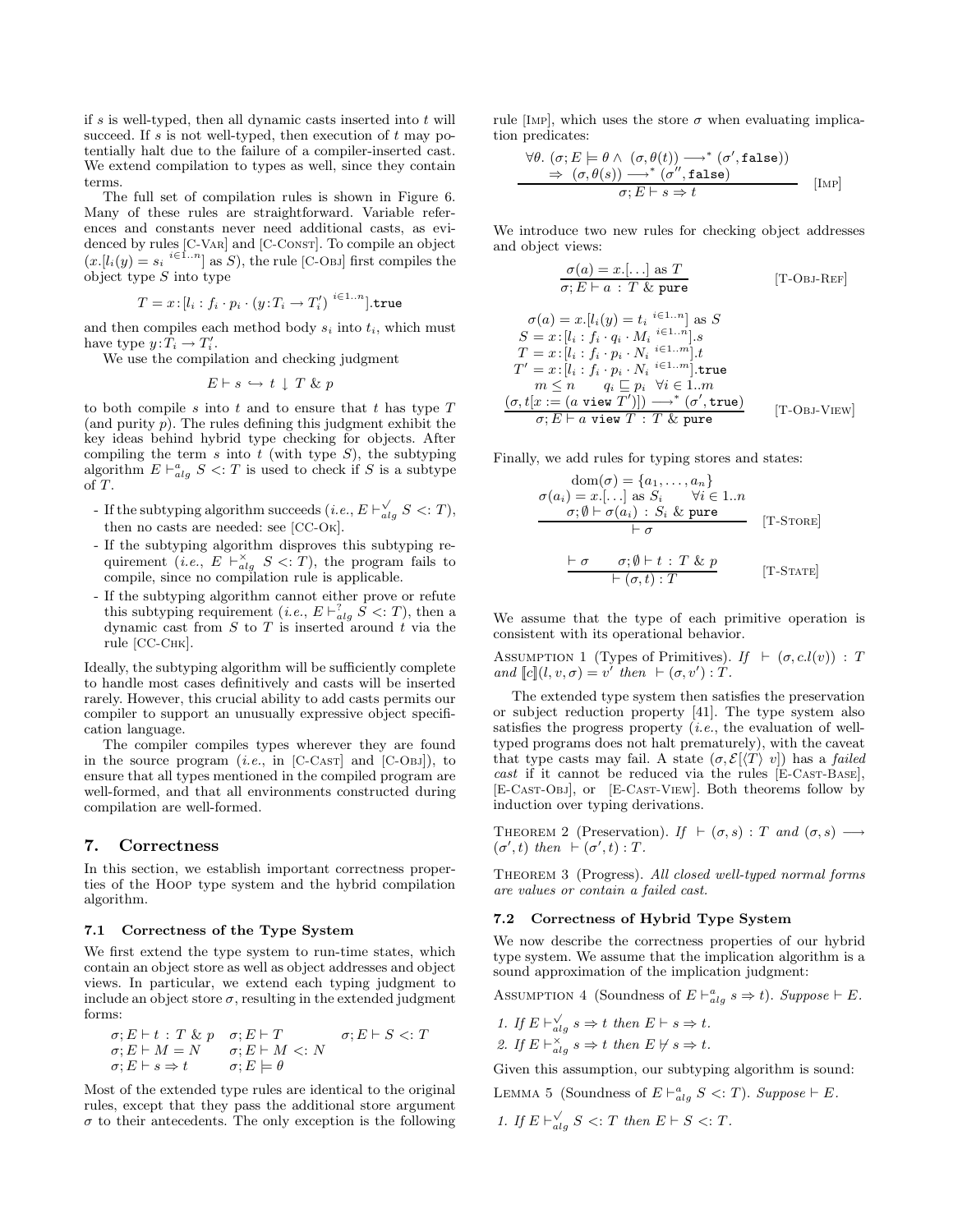2. If  $E \vdash_{alg}^{\times} S \le T$  then  $E \not\vdash S \le T$ .

PROOF: By induction over algorithmic subtyping derivations.  $\square$ 

Also, the compilation algorithm inserts sufficient dynamic type casts to compensate for the inherent imprecisions of the subtyping algorithm, which ensures that compiled programs are always well-typed.

Theorem 6 (Compiled Programs Are Well-typed). Suppose  $\vdash E$ .

1. If  $E \vdash s \hookrightarrow t : T \& p$  then  $E \vdash t : T \& p$ . 2. If  $E \vdash s \hookrightarrow t \downarrow T \& p$  and  $E \vdash T$  then  $E \vdash t : T \& p$ . 3. If  $E \vdash S \hookrightarrow T$  then  $E \vdash T$ .

PROOF: By induction over compilation derivations.  $\Box$ 

An immediate consequence of this lemma, when combined with Theorem 3 (Progress), is that compiled programs only halt prematurely due to failed casts. Such casts may be explicit in the original program or implicitly inserted by the compiler. Thus, for some subtle specification violations, hybrid type checking may only catch these errors via cast failures at run time. However, we argue that this precise hybrid approach may be superior to using a coarser type language that could not express subtle specifications at all.

# 8. Related Work

Much prior work has focused on dynamic checking of expressive specifications, or contracts [29, 11, 24, 16, 20, 26, 34, 21]. An entire design philosophy, Contract Oriented Design, has been based on dynamically-checked specifications. Hybrid type checking extends these prior purely-dynamic approaches by verifying (or detecting violations of) expressive specifications statically, wherever possible.

The programming language Eiffel [29] supports a notion of hybrid specifications by providing both statically-checked types as well as dynamically-checked contracts. Having separate (static and dynamic) specification languages is awkward, since it requires the programmer to factor each specification into its static and dynamic components. Furthermore, the specification may need to be manually refactored to exploit improvements in static checking technology.

Our work shares similar motivations with, and is partly inspired by, recent work on advanced type systems, including work on refinement types [15, 28, 8] and practical dependent types [43, 42]. However, the requirement for full static decidability limits the expressiveness of these prior systems. Hybrid type checking side-steps these decidability difficulties by being willing to check correctness properties dynamically when necessary.

The static checking tool ESC/Java [14] supports expressive JML specifications [24] and leverages powerful automatic theorem proving techniques. However, ESC/Java's underlying theorem prover, Simplify [9], does not distinguish between failing to prove a theorem and finding a counterexample that actually refutes the theorem. Consequently, ESC/Java may produce error messages that are caused by limitations in its theorem prover. In contrast, hybrid type checking only produces error messages for programs it can prove are ill-typed.

Abadi and Leino [3] developed and proved the soundness of a Hoare-style logic for reasoning about pre- and post-conditions in an imperative object language. As with ESC/Java, this logic reduces program correctness to theorem proving, which is undecidable. Others have explored

various semantic models [36] and extensions [19] to the Abadi-Leino system. Extending our work to support an imperative object language would require studying a number of additional verification issues, such as frame conditions [6] and aliasing/ownership [7, 31], that arise in an imperative setting.

There have been a number of projects focused on refinement of specifications and subtyping. These include the work of Liskov and Wing [25], Leavens [23], Lano and Haughton [22], and others. Our notion of subtyping is simpler than many of these studies, and does not, for example, include data abstraction. One interesting avenue for future work is to explore these richer notions of subtyping and abstraction in the context of hybrid type checking.

The limitations of purely-static and purely-dynamic approaches have also motivated other work on hybrid analyses. For example, CCured [30] is a hybrid analysis for preventing array bounds violations. Unlike our proposed approach, it does not detect errors statically - instead, the static analysis is used to optimize the run-time analysis. Specialized hybrid analyses have been proposed for other problems as well, such as race condition checking [39, 32, 4].

Recently, Ou et al presented a system leveraging dependent types and run-time checks [33], although their system does not include objects. In contrast to Hoop, their type system is decidable and leverages dynamic checks to reduce the need for precise type annotations in explicitly labeled regions of programs.

The interaction between static typing and dynamic checks has been previously studied in context of flexible type systems with types such as the type Dynamic, which can be converted to other types [2]. Quasi-static typing [38] automatically inserts the necessary coercions, in a manner similar to soft typing [27, 40, 5, 13]. This work is intended to support looser type specifications. In contrast, our work uses similar, automatically-inserted casts to support more precise type specifications. An interesting avenue for further exploration is the combination of both approaches to support a very large range of specifications, from Dynamic (no static type information) at one extreme to very precise hybrid-checked specifications at the other.

# 9. Conclusions and Future Work

This paper presents a hybrid type system that permits programmers to specify object interfaces precisely, using object invariants and type refinements, and to delegate to the hybrid compiler decisions regarding which parts of these specifications can be checked statically, and which must be checked dynamically. A number of issues remain for future work, including experimental validation.

The desire for static decidability has often constrained traditional object type systems. We believe that hybrid type checking may facilitate the design of programming languages around expressive type systems that balance safety with flexibility, and whose undecidability need not limit their practicality.

Acknowledgments This work was supported by the National Science Foundation under Grants CCR-0341179 and CCR-0341387. We thank Martín Abadi for helpful comments on this work.

# References

[1] M. Abadi and L. Cardelli. A Theory of Objects. Springer-Verlag, 1996.